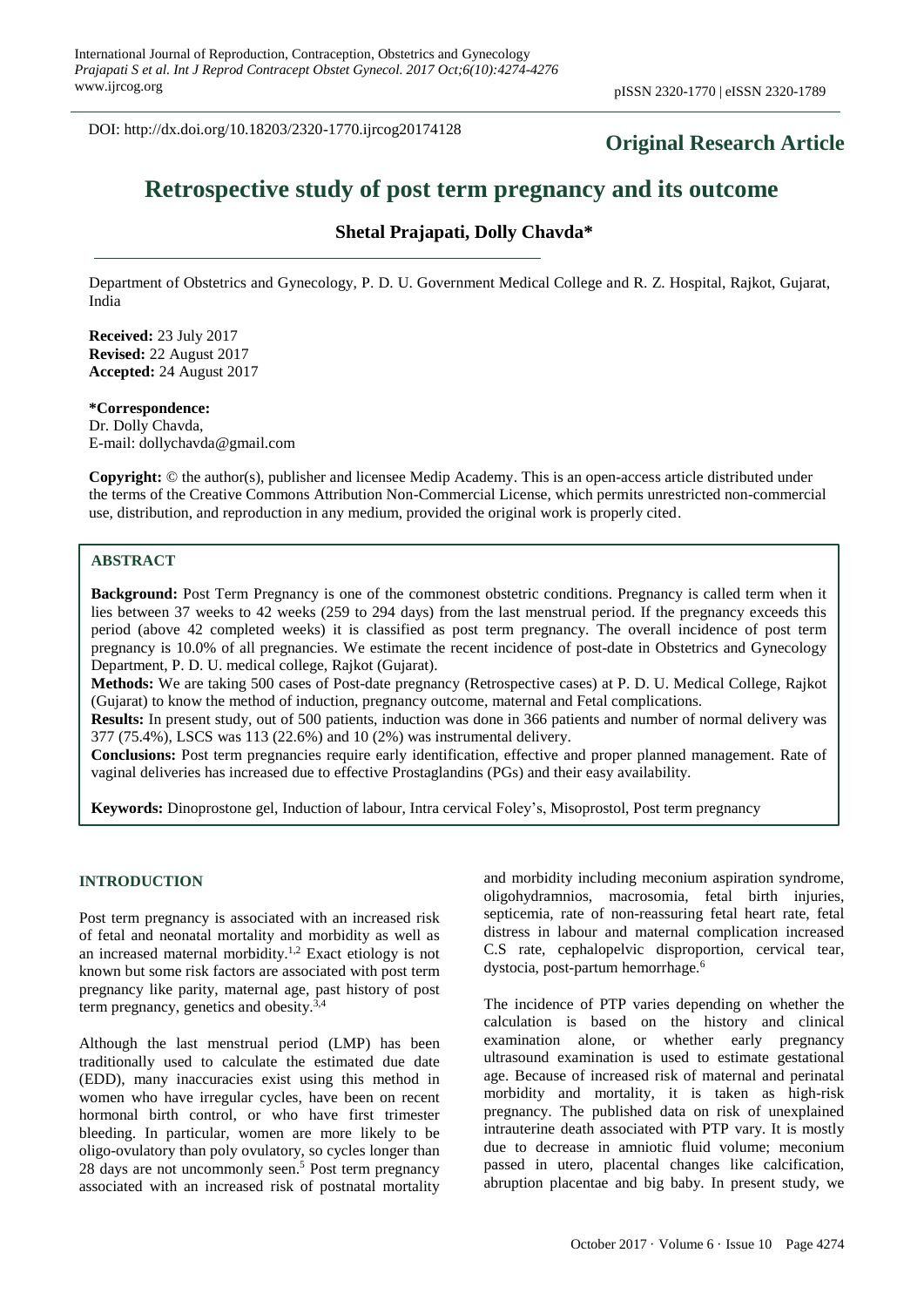take in account the method of induction and mode of delivery in retrospective 500 random cases taken at R. Z. Hospital, Rajkot, Gujarat. The study also showed that indication of labour is not associated with any major maternal and fetal complication.

Management protocol for post term pregnancy is fetal surveillance for prolonged pregnancy, induction of labour, intra-partum care and proper monitoring of labour.<sup>7</sup>

#### **METHODS**

This study was carried out retrospectively in the Department of Obstetrics and Gynecology, P.D.U. Government Medical College, Rajkot, Gujarat. A total of 500 patients beyond 40 weeks of gestation admitted in Obstetrics and Gynecology Department, R. Z. Hospital, Rajkot have been taken in the study group.

#### *Inclusion criteria*

- Antenatal cases beyond 40 weeks of gestation aged between 18yrs and 35 yrs
- Patients with regular menstrual cycles and known LMP or with first trimester scan
- Singleton pregnancy with vertex presentation.

#### *Exclusion criteria*

- Congenital anomalies
- Chronic hypertension, pre-eclampsia and eclampsia
- Pre-existing or gestational diabetes
- Heart diseases
- Antepartum haemorrhage.

The data are collected from the pregnant females between 18yrs and 35 years of age as per the inclusion and exclusion criteria. Using week of gestation as the primary predictor variable, its association with the following outcomes had been examined- in our study we have select 500 cases by lottery method and out of them 134 delivered spontaneously after Amniotomy and 366 were induced. We have used Dinoprostone gel, intra-cervical Foley's and misoprostol tab 25mcg for induction of labour and Artificial Rupture of Membranes (ARM).

#### **RESULTS**

Table 1, Age distribution of post term pregnancy. We had taken cases 500 cases out of which no case was found to have age more than 35 years.

#### **Table 1: Age distribution.**

| Age (years)  | Number of patients $(\% )$ |
|--------------|----------------------------|
| 15 to $< 25$ | $300(60\%)$                |
| 25 to 35     | $200(40\%)$                |
| >35          |                            |

Induction was done in 366 patients out of 500 and 134 went in labour without induction by amniotomy. Table 2 shows distribution of patients according to type of induction. We took maximum 5 times induction with misoprost 25mcg.

### **Table 2: Distribution of the patient according to types of induction.**

| <b>Types of induction</b> | Total no. of patients<br>$(n=366)$ |       |
|---------------------------|------------------------------------|-------|
| Dinoprostone gel          | 231                                | 46.20 |
| Foleys                    | 50                                 | 10    |
| Misoprostol(25mcg)        | 13                                 | 2.60  |

Table 3 shows distribution of patients according to outcome, it shows that vaginal delivery was 377 (75.4%) was the commonest among all. Instrumental delivery was by obstetric outlet forceps.

#### **Table 3: Distribution of patients according to pregnancy outcome.**

| <b>Pregnancy outcome</b>      |      |
|-------------------------------|------|
| FTVD (spontaneous or induced) | 75.4 |
| <b>LSCS</b>                   | 22.6 |
| Instrumentation               |      |

Table 4 shows distribution of patients according to fetal complications. Meconium Aspiration Syndrome (MAS) was the most common (59%) complication in post term pregnancy.

#### **Table 4: Distribution of patients according to fetal complications.**

| <b>Complications</b> |    |
|----------------------|----|
| <b>MAS</b>           | 59 |
| Asphyxia             | 10 |
| Jaundice             |    |

Table 5 shows distribution of patients according to maternal complications associated with post term pregnancies.

In 89.8% of patients there were no complications and among the complications, PPH (4%), cervical tear (5.2%) was the most common complication in post term pregnancy.

#### **Table 5: Distribution of patients according to maternal complications.**

| <b>Complications</b> | $\frac{0}{0}$     |
|----------------------|-------------------|
| <b>PPH</b>           |                   |
| Cervical tear        | 5.2               |
| Perineal tear        | 15                |
| Shoulder dystocia    | $\mathbf{\Omega}$ |
| No complications     |                   |